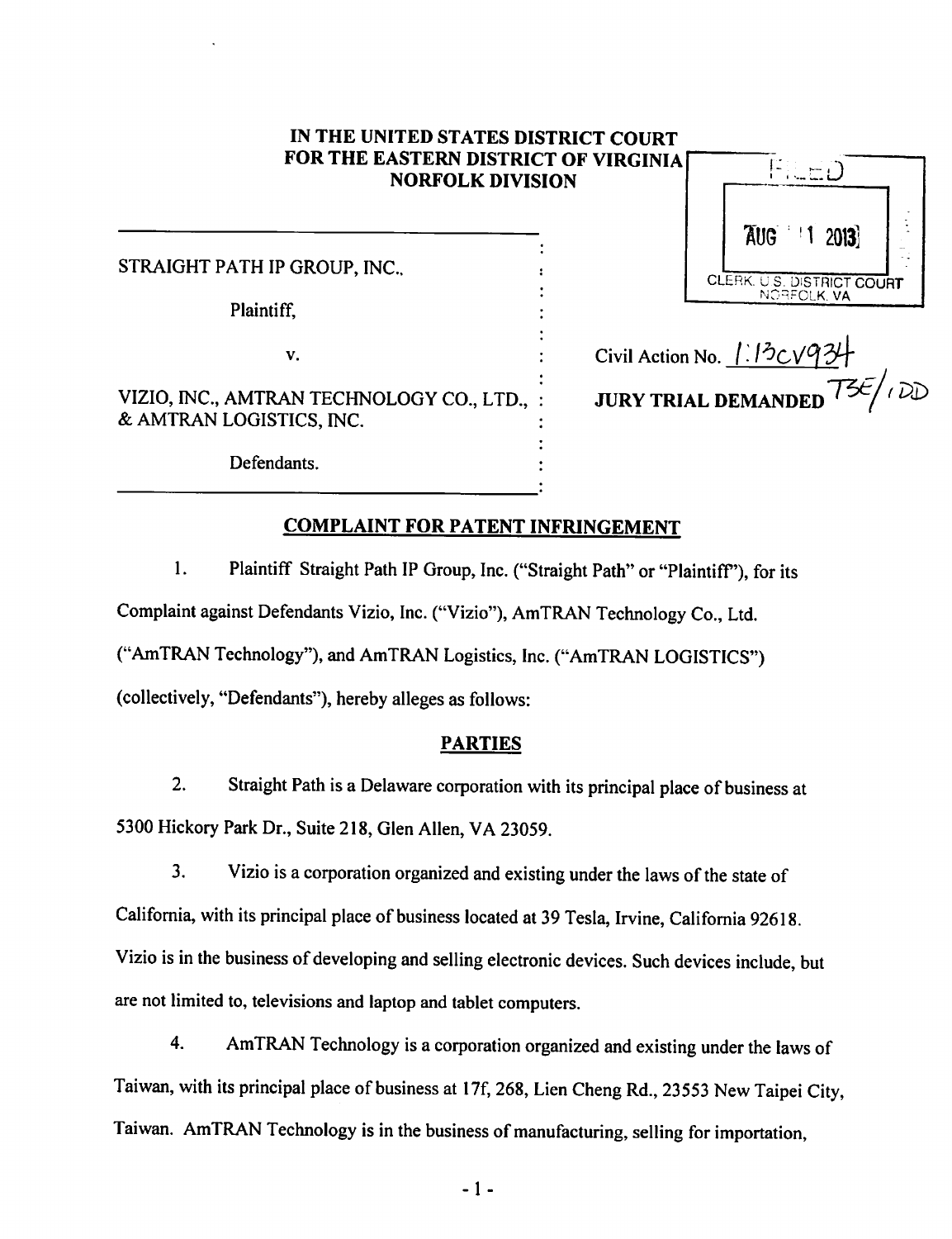offering for sale for importation, and importing into the United States certain consumer electronics with display and processing capabilities on behalf of Vizio. AmTRAN Technology maintains manufacturing facilities in China, Taiwan, and possibly other countries. AmTRAN Technology owns approximately 23% of Vizio, Inc.

5. AmTRAN Logistics is a corporation organized and existing under the laws of the state of California, with its principal place of business at 9 Goddard, Irvine, California, 92618. AmTRAN Logistics is a wholly owned subsidiary of AmTRAN Technology. AmTRAN Logistics is in the business of importing certain consumer electronics with display and processing capabilities manufactured by AmTRAN Technology on behalf of Vizio.

## **NATURE OF THE ACTION**

6. This is a civil action for the infringement of United States Patent No. 6,009,469 (the "469 Patent") (attached as Exhibit A) entitled "Graphic User Interface for Internet Telephony Application," United States Patent No. 6,108,704 (the "'704 Patent") (attached as Exhibit B) entitled "Point-to-Point Protocol," and United States Patent No. 6,131,121 (the "121 Patent) (attached as Exhibit C) entitled "Point-to-Point Computer Network Communication Utility Utilizing Dynamically Assigned Network Protocol Addresses" (collectively, the "Patentsin-Suit") under the patent laws of the United States, 35 U.S.C. § 1, et seq.

 $7<sub>1</sub>$ This action involves Defendants' manufacture, use, sale, offer for sale, and/or importation into the United States of infringing products, methods, processes, services and systems that are primarily used or primarily adapted for use in point-to-point network communications devices and products containing same, including, for example but without limitation, smartphone handsets, tablet computers, smart TVs, Blu-ray players and set-top boxes, that infringe one or more of the claims of the Patents-in-Suit.

 $-2-$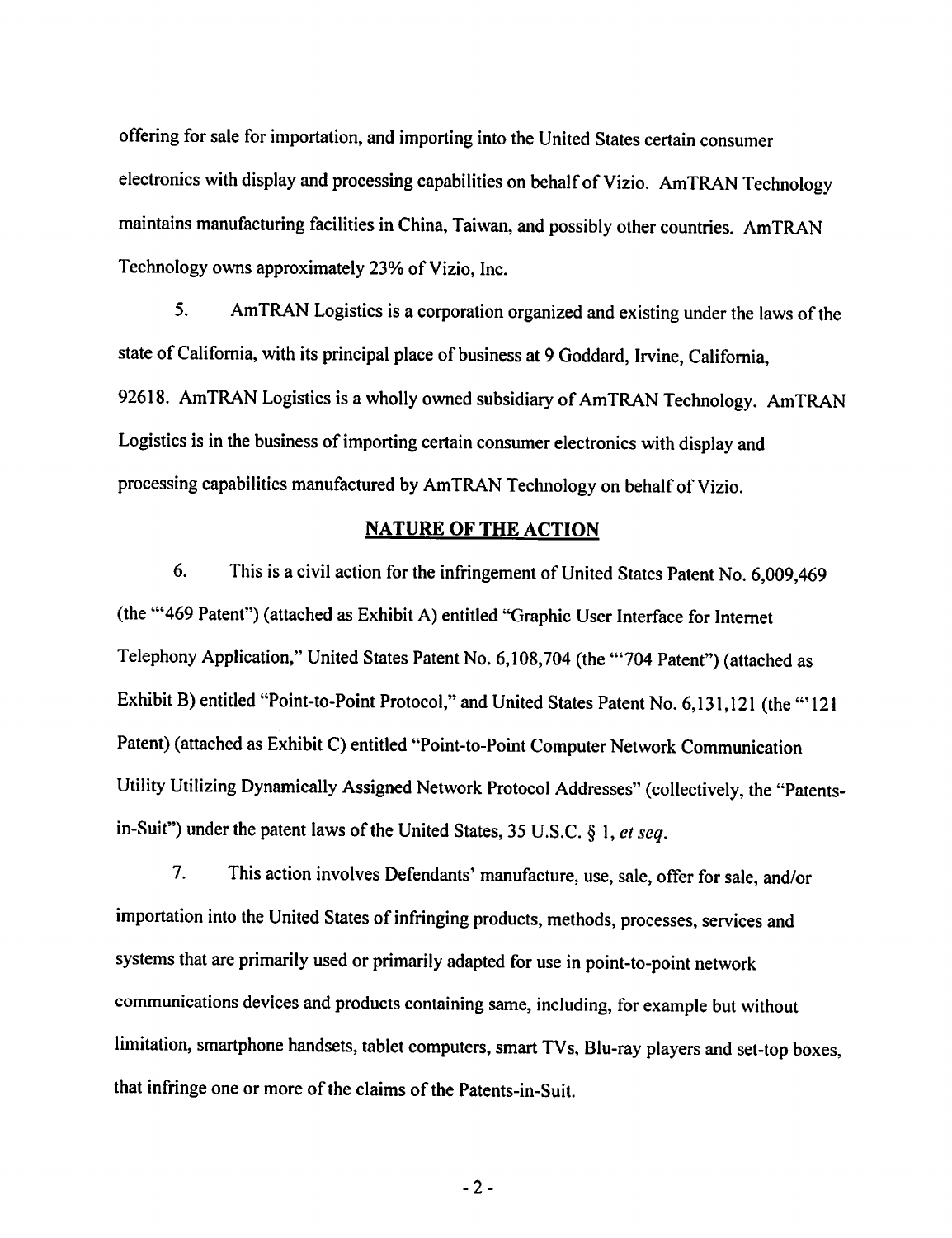#### **JURISDICTION AND VENUE**

8. This Court has original jurisdiction over the subject matter of this Complaint under 28 U.S.C. §§ 1331 and 1338(a) because this action arises under the patent laws of the United States, including 35 U.S.C. §§ 1, et seq.

9. Defendants are subject to personal jurisdiction in the Commonwealth of Virginia because Defendants regularly transact business in this judicial district by, among other things, offering Defendants' products and services to customers, business affiliates and partners located in this judicial district. In addition, the Defendants have committed acts of direct infringement of one or more of the claims of one or more of the Patents-in-Suit in this judicial district.

 $10.$ Venue in this district is proper under 28 U.S.C. § 1400(b) and 1391(b) and (c), because the Defendants are subject to personal jurisdiction in this district and have committed acts of infringement in this district.

#### **FACTUAL BACKGROUND**

11. Plaintiff Straight Path is the lawful assignee of all right, title and interest in and to the Patents-in-Suit.

 $12.$ All maintenance fees for the Patents-in-Suit have been timely paid, and there are no fees currently due.

### **COUNT I** (Defendants' Infringement of the '469 Patent)

13. Paragraphs 1 through 12 are incorporated by reference as if fully restated herein.

 $14.$ Defendants make, use, sell, offer to sell and/or import into the United States for subsequent sale or use products, services, methods or processes that directly and/or indirectly infringe, literally and/or under the doctrine of equivalents, or that employ systems, components and/or processes that make use of systems or processes that directly and/or indirectly infringe,

 $-3-$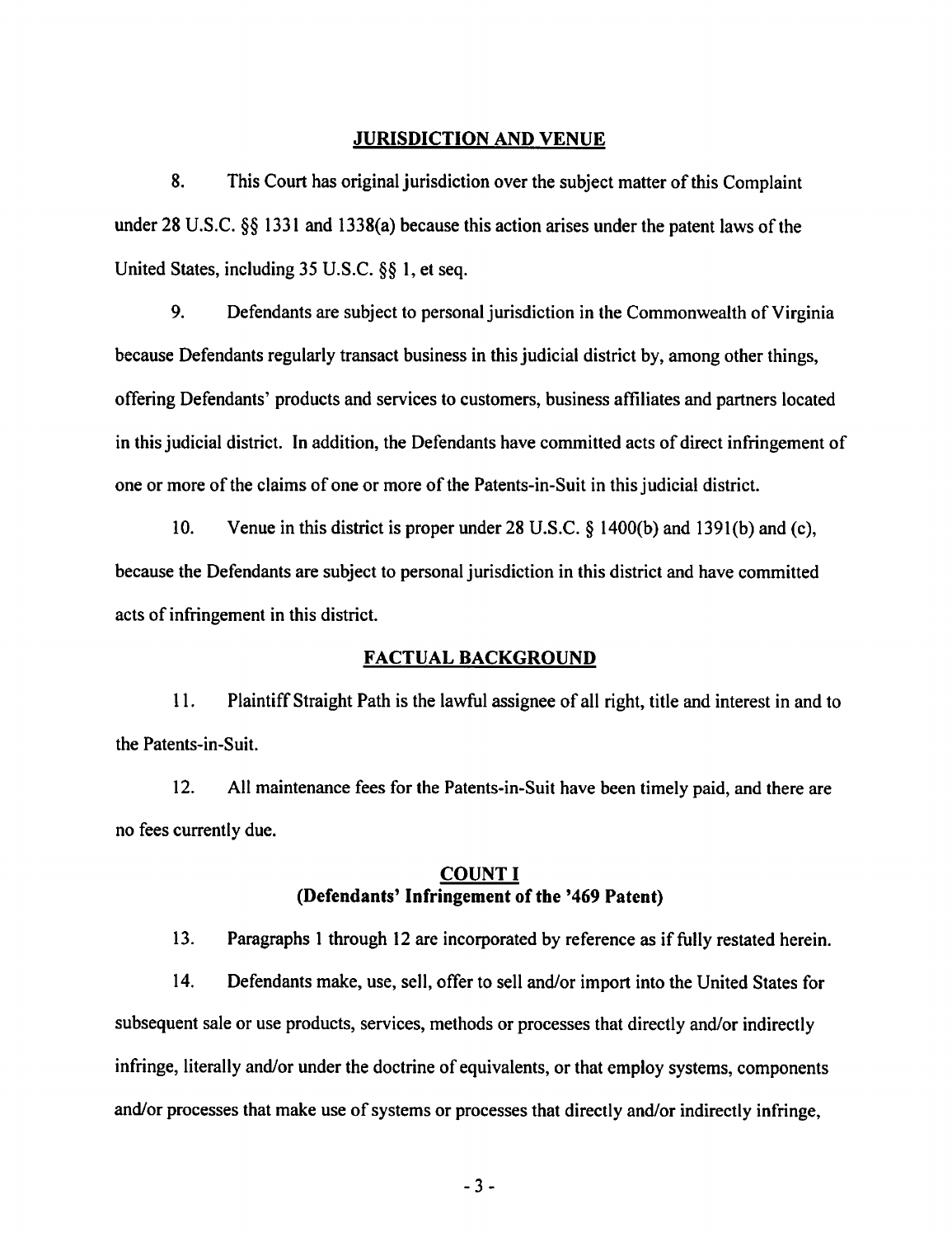literally and/or under the doctrine of equivalents, claims of the '469 Patent, including at least Claims 1, 2, 3, 9, 10, 17 and 18.

 $15.$ Such infringing devices include consumer electronics and display devices, including but not limited to, certain of Defendants' point-to-point network communications devices and products containing same, including, for example but without limitation, the Vizio E420i-A1 Television (which encompasses all Vizio Smart TVs, including but not limited to model numbers E500I-A1, E241I-A1W, E291I-A1, E650I-A2, E390I-A1; E550I-A0; E551D-A0, E241I-A1, E551I-A2, E500D-A0, E500I-A0, E420D-A0, E470I-A0, E401I-A2, E420I-A0, E502AR, E701I-A3, E320I-A2, E601I-A3, E42OI-A1, E320I-A0, M3D550KDK), as well as others of Defendants' smartphone handsets, tablet computers, smart TVs, Blu-ray players and set-top boxes.

16. Defendants actively, knowingly, and intentionally induced, and continue to actively, knowingly, and intentionally induce, infringement of the '469 Patent by making, using, offering for sale, importing, and selling infringing consumer electronics and display devices, as well as by contracting with others to use, market, sell, offer to sell, and import infringing consumer electronics and display devices, all with knowledge of the '469 Patent and its claims; with knowledge that its customers and end users will use, market, sell, offer to sell, and import infringing consumer electronics and display devices; and with the knowledge and the specific intent to encourage and facilitate those infringing sales and uses of infringing consumer electronics and display devices through the creation and dissemination of promotional and marketing materials, instructional materials, product manuals, and technical materials.

17. Defendants have also contributed to the infringement by others, including the end users of infringing consumer electronics and display devices, and continue to contribute to

 $-4-$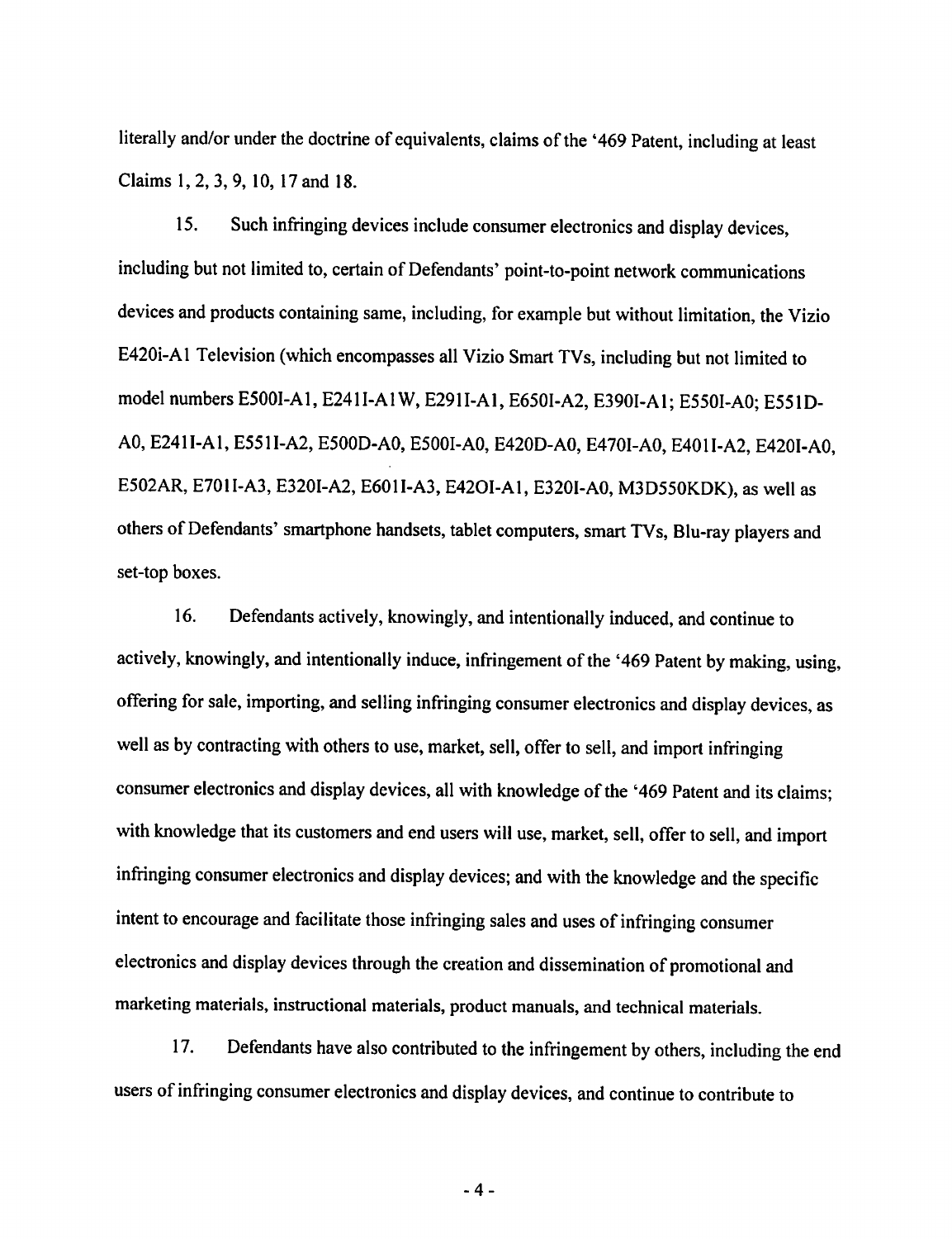infringement by others, by selling, offering to sell, and importing the infringing consumer electronics and display devices into the United States, knowing that those products constitute a material part of the inventions of the '469 Patent, knowing those products to be especially made or adapted to infringe the '469 Patent, and knowing that those products are not staple articles or commodities of commerce suitable for substantial non-infringing use.

18. Defendants have had knowledge of and notice of the '469 Patent and its infringement since at least, and through, the filing and service of this Complaint and, despite this knowledge, continue to commit tortious conduct by way of patent infringement.

19. Defendants have been and continue to be infringing one or more of the claims of the '469 Patent through the aforesaid acts.

20. Plaintiff is entitled to recover damages adequate to compensate for the infringement.

# **COUNT II** (Defendants' Infringement of the '704 Patent)

 $21.$ Paragraphs 1 through 20 are incorporated by reference as if fully restated herein.

22. Defendants make, use, sell, offer to sell and/or import into the United States for subsequent sale or use products, services, methods or processes that directly and/or indirectly infringe, literally and/or under the doctrine of equivalents, or that employ systems, components and/or processes that make use of systems or processes that directly and/or indirectly infringe, literally and/or under the doctrine of equivalents, claims of the '704 Patent, including at least Claims 1, 11, 12, 19, 22, 23, and 30.

23. Such infringing devices include consumer electronics and display devices, including but not limited to, certain of Defendants' point-to-point network communications devices and products containing same, including, for example but without limitation, the Vizio

 $-5-$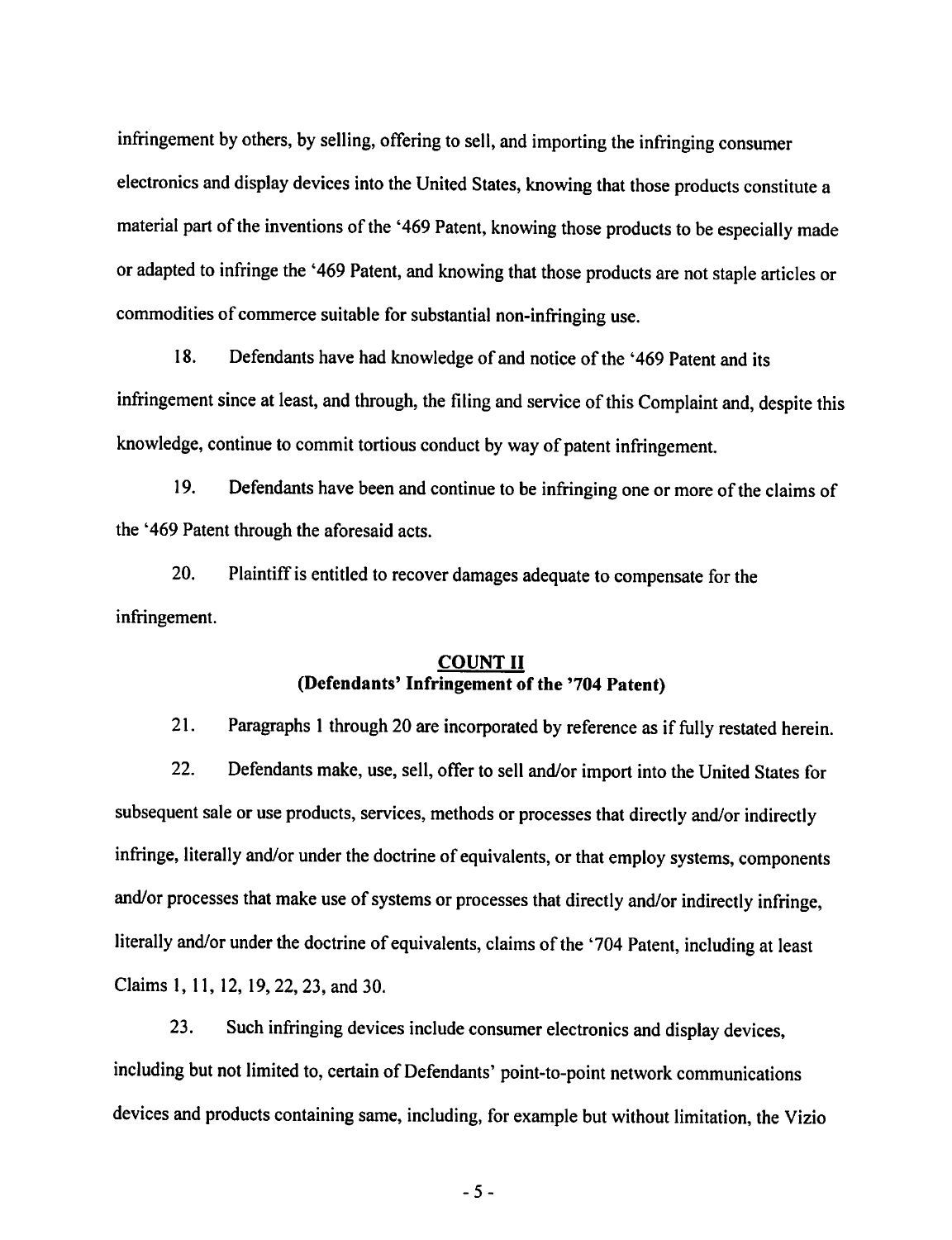E420i-A1 Television (which encompasses all Vizio Smart TVs, including but not limited to model numbers E500I-A1, E241I-A1W, E291I-A1, E650I-A2, E390I-A1; E550I-A0; E551D-A0, E241I-A1, E551I-A2, E500D-A0, E500I-A0, E420D-A0, E470I-A0, E401I-A2, E420I-A0, E502AR, E701I-A3, E320I-A2, E601I-A3, E42OI-A1, E320I-A0, M3D550KDK), as well as others of Defendants' smartphone handsets, tablet computers, smart TVs, Blu-ray players and set-top boxes.

Defendants actively, knowingly, and intentionally induced, and continue to 24. actively, knowingly, and intentionally induce, infringement of the '704 Patent by making, using, offering for sale, importing, and selling infringing consumer electronics and display devices, as well as by contracting with others to use, market, sell, offer to sell, and import infringing consumer electronics and display devices, all with knowledge of the '704 Patent and its claims; with knowledge that its customers and end users will use, market, sell, offer to sell, and import infringing consumer electronics and display devices; and with the knowledge and the specific intent to encourage and facilitate those infringing sales and uses of infringing consumer electronics and display devices through the creation and dissemination of promotional and marketing materials, instructional materials, product manuals, and technical materials.

25. Defendants have also contributed to the infringement by others, including the end users of infringing consumer electronics and display devices, and continue to contribute to infringement by others, by selling, offering to sell, and importing the infringing consumer electronics and display devices into the United States, knowing that those products constitute a material part of the inventions of the '704 Patent, knowing those products to be especially made or adapted to infringe the '704 Patent, and knowing that those products are not staple articles or commodities of commerce suitable for substantial non-infringing use.

 $-6-$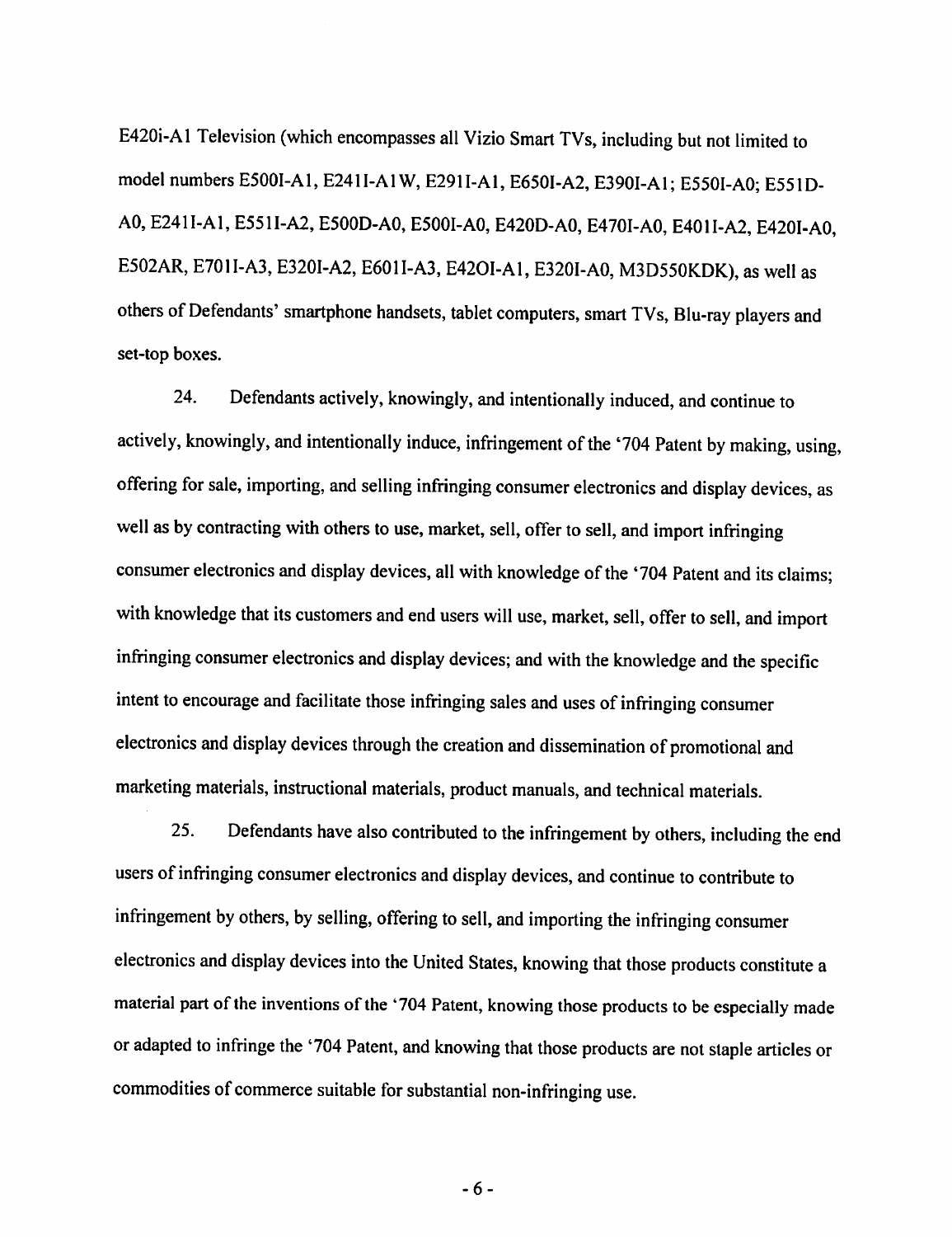26. Defendants have had knowledge of and notice of the '704 Patent and its infringement since at least, and through, the filing and service of this Complaint and, despite this knowledge, continue to commit tortious conduct by way of patent infringement.

27. Defendants have been and continue to be infringing one or more of the claims of the '704 Patent through the aforesaid acts.

28. Plaintiff is entitled to recover damages adequate to compensate for the infringement.

## **COUNT III** (Defendants' Infringement of the '121 Patent)

Paragraphs 1 through 28 are incorporated by reference as if fully restated herein. 29.

30. Defendants make, use, sell, offer to sell and/or import into the United States for subsequent sale or use products, services, methods or processes that directly and/or indirectly infringe, literally and/or under the doctrine of equivalents, or that employ systems, components and/or processes that make use of systems or processes that directly and/or indirectly infringe, literally and/or under the doctrine of equivalents, claims of the '121 Patent, including at least Claims 6 and 13.

 $31.$ Such infringing devices include consumer electronics and display devices, including but not limited to, certain of Defendants' point-to-point network communications devices and products containing same, including, for example but without limitation, the Vizio E420i-A1 Television (which encompasses all Vizio Smart TVs, including but not limited to model numbers E500I-A1, E241I-A1W, E291I-A1, E650I-A2, E390I-A1; E550I-A0; E551D-A0, E241I-A1, E551I-A2, E500D-A0, E500I-A0, E420D-A0, E470I-A0, E401I-A2, E420I-A0, E502AR, E701I-A3, E320I-A2, E601I-A3, E42OI-A1, E320I-A0, M3D550KDK), as well as

 $-7-$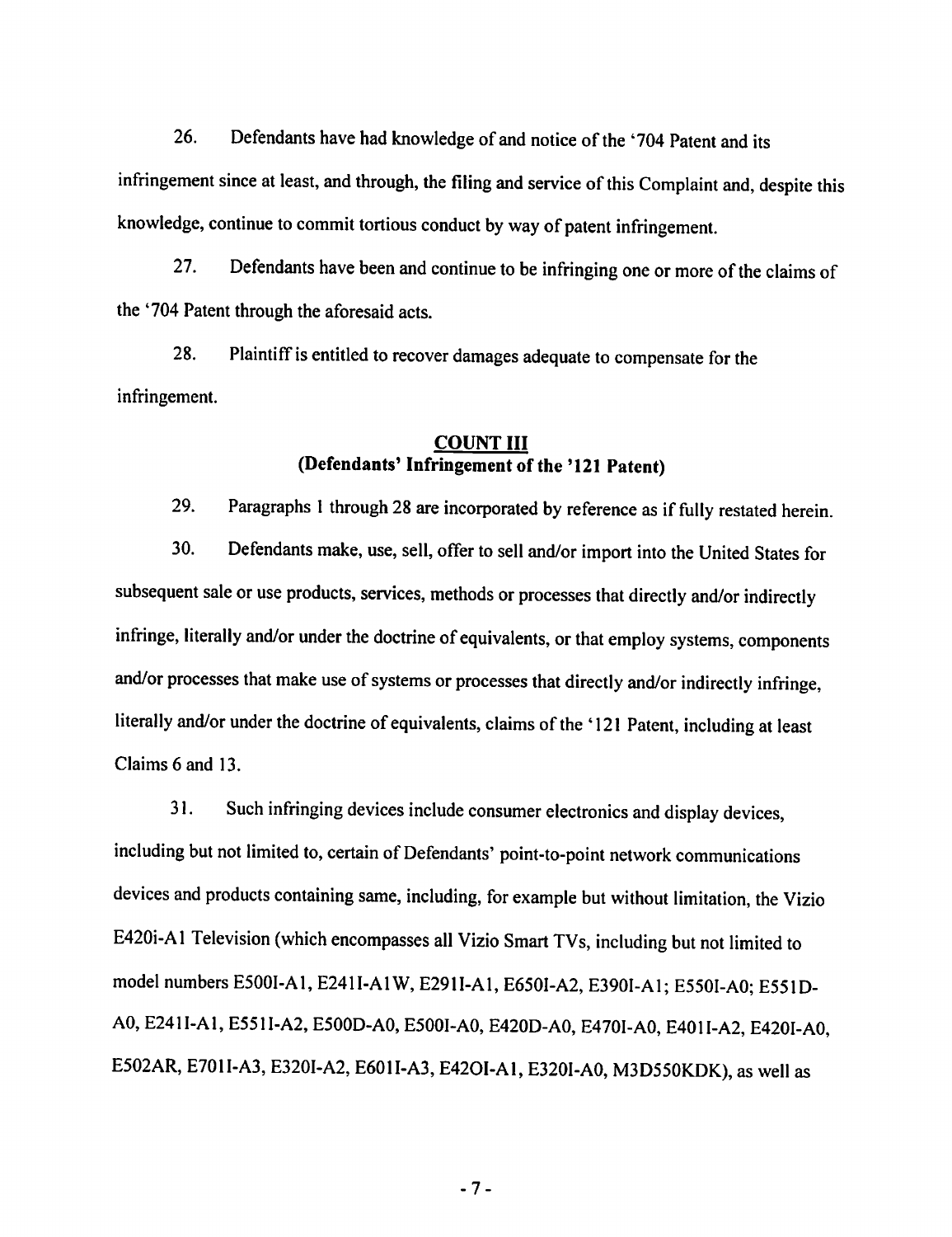others of Defendants' smartphone handsets, tablet computers, smart TVs, Blu-ray players and set-top boxes.

32. Defendants actively, knowingly, and intentionally induced, and continue to actively, knowingly, and intentionally induce, infringement of the '121 Patent by making, using. offering for sale, importing, and selling infringing consumer electronics and display devices, as well as by contracting with others to use, market, sell, offer to sell, and import infringing consumer electronics and display devices, all with knowledge of the '121 Patent and its claims; with knowledge that its customers and end users will use, market, sell, offer to sell, and import infringing consumer electronics and display devices; and with the knowledge and the specific intent to encourage and facilitate those infringing sales and uses of infringing consumer electronics and display devices through the creation and dissemination of promotional and marketing materials, instructional materials, product manuals, and technical materials.

33. Defendants have also contributed to the infringement by others, including the end users of infringing consumer electronics and display devices, and continue to contribute to infringement by others, by selling, offering to sell, and importing the infringing consumer electronics and display devices into the United States, knowing that those products constitute a material part of the inventions of the '121 Patent, knowing those products to be especially made or adapted to infringe the '121 Patent, and knowing that those products are not staple articles or commodities of commerce suitable for substantial non-infringing use.

34. Defendants have had knowledge of and notice of the '121 Patent and its infringement since at least, and through, the filing and service of this Complaint and, despite this knowledge, continue to commit tortious conduct by way of patent infringement.

 $-8-$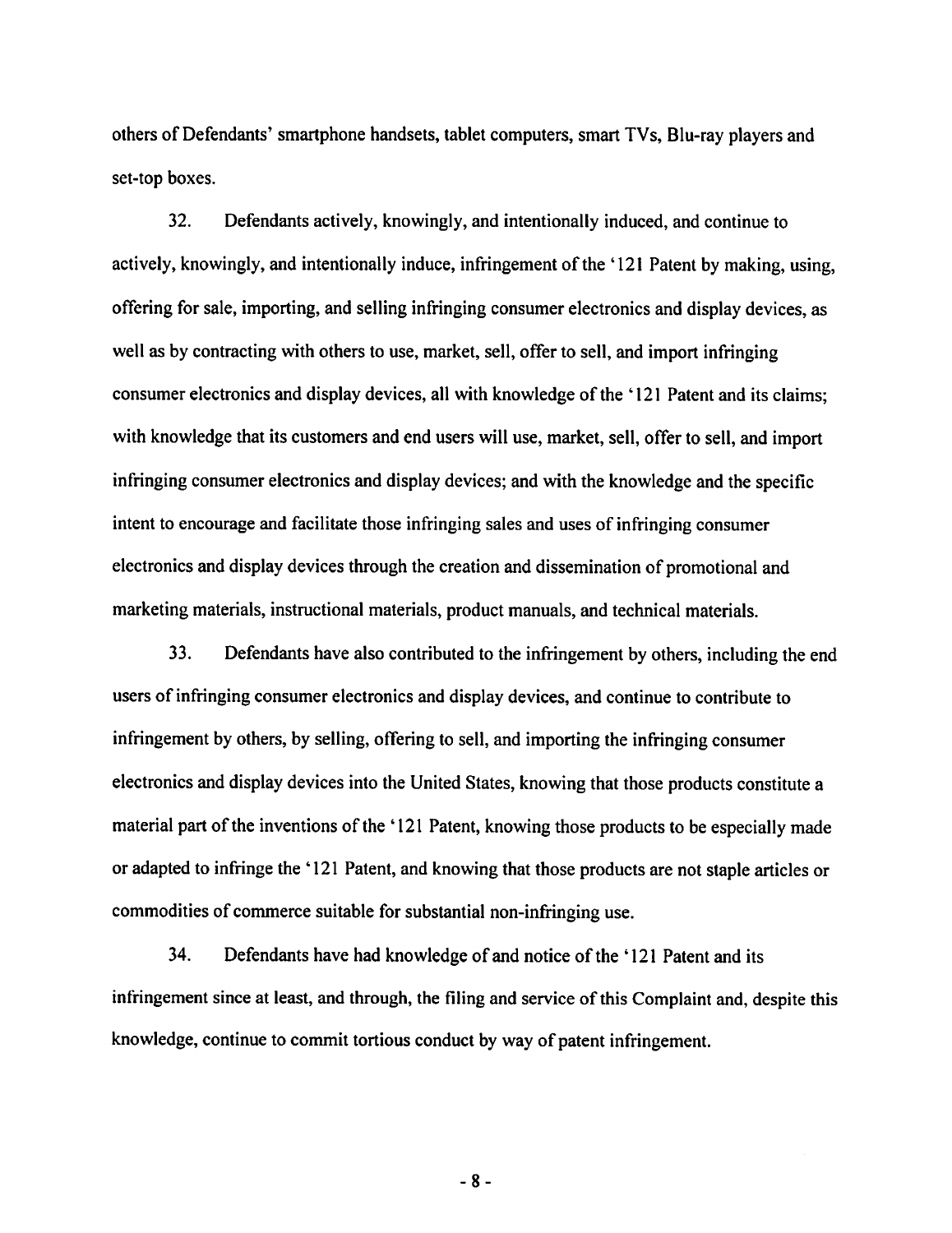$35.$ Defendants have been and continues to be infringing one or more of the claims of the '121 Patent through the aforesaid acts.

36. Plaintiff is entitled to recover damages adequate to compensate for the infringement.

# **PRAYER FOR RELIEF**

WHEREFORE, Straight Path IP Group, Inc., respectfully requests the following relief:

- $a)$ A judgment that Defendants have infringed the '469 Patent;
- $b)$ A judgment that Defendants have infringed the '704 Patent;
- $c)$ A judgment that Defendants have infringed the '121 Patent:
- A judgment that awards Straight Path all appropriate damages under 35 U.S.C. d) § 284 for the Defendants' past infringement, and any continuing or future infringement of the Patents-in-Suit, up until the date such judgment is entered, including interest, costs, and disbursements as justified under 35 U.S.C. § 284 and, if necessary, to adequately compensate Straight Path for Defendants' infringement; and
- $e)$ An adjudication:
	- i. that this case is exceptional within the meaning of 35 U.S.C. § 285;
	- that Straight Path be awarded the attorneys' fees, costs, and expenses it incurs ii. in prosecuting this action; and
	- that Straight Path be awarded such further relief at law or in equity as the iii. Court deems just and proper.